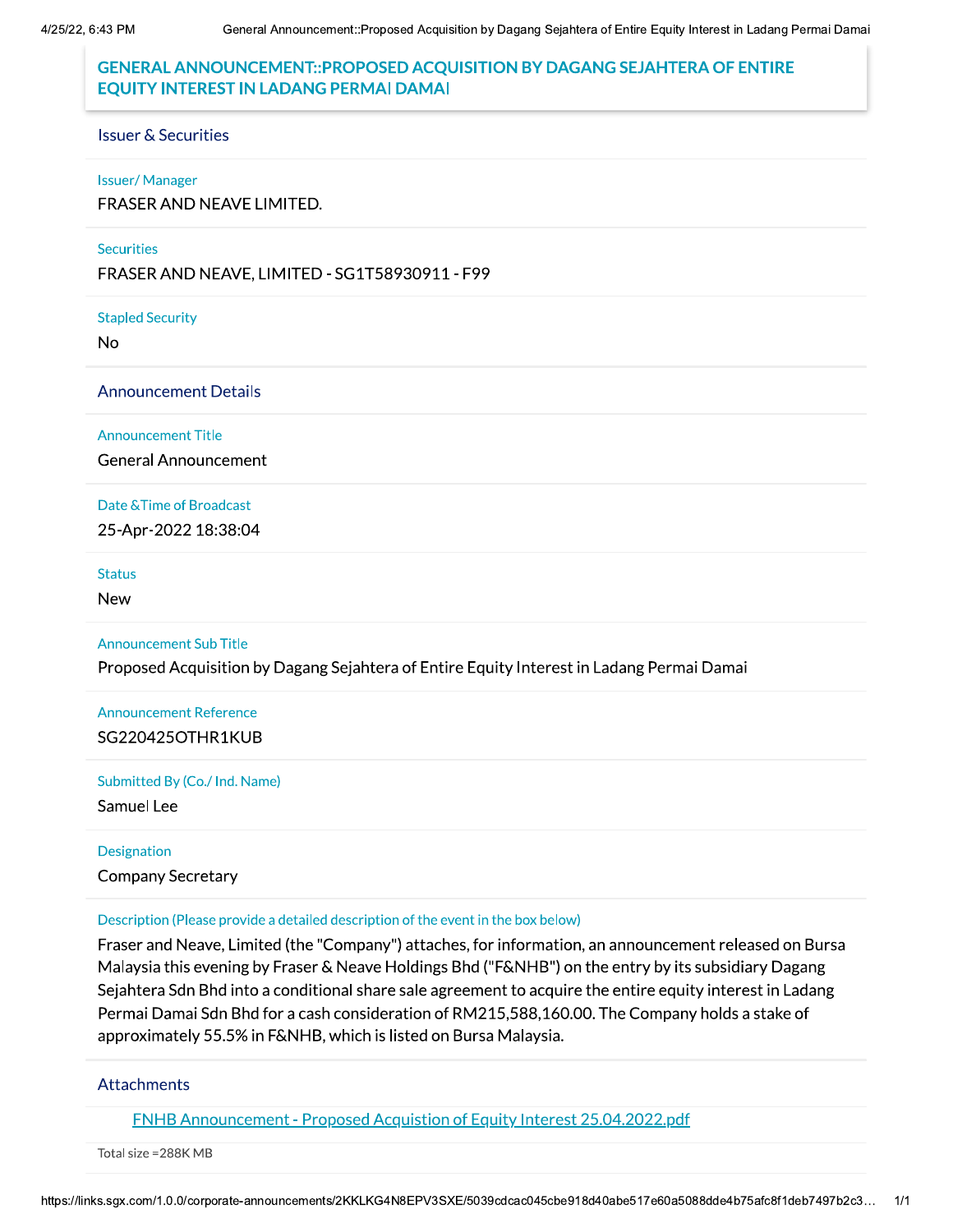# Ann<br>
25/22, 5:23 PM<br>
TRANSACTIONS (CHAPTER 10 OF LISTING<br>
REQUIREMENTS) : RELATED PARTY TRANSA(<br>
FRASER & NEAVE HOLDINGS BERHAD ("F&NI"<br>
"COMPANY") PROPOSED ACQUISITION OF THEQUITY INTEREST IN LADANG PERMAI DAMA<br>
FOR A CAS 4/25/22, 5:23 PM<br>
TRANSACTIONS (CHAPTER 1<br>
REQUIREMENTS) : RELATED<br>
FRASER & NEAVE HOLDINGS<br>
"COMPANY") PROPOSED ACC<br>
EQUITY INTEREST IN LADAN<br>
FOR A CASH CONSIDERATIO<br>
FRASER & NEAVE HOLDINGS BHD<br>
Type Announceme<br>
Subject Announcement de<br>
TRANSACTIONS (CHAPTER 10 OF LISTING<br>
REQUIREMENTS) : RELATED PARTY TRANSACTIONS<br>
FRASER & NEAVE HOLDINGS BERHAD ("F&NHB" OR<br>
"COMPANY") PROPOSED ACQUISITION OF THE ENTIF<br>
EQUITY INTEREST IN LADANG PERMAI D Announcement of<br>
TRANSACTIONS (CHAPTER 10 OF LISTING<br>
REQUIREMENTS) : RELATED PARTY TRANSACTIONS<br>
FRASER & NEAVE HOLDINGS BERHAD ("F&NHB" OR<br>
"COMPANY") PROPOSED ACQUISITION OF THE ENTI<br>
EQUITY INTEREST IN LADANG PERMAI DA 122, 5:23 PM<br>
Announcement details<br>
RANSACTIONS (CHAPTER 10 OF LISTING<br>
EQUIREMENTS) : RELATED PARTY TRANSACTIONS<br>
RASER & NEAVE HOLDINGS BERHAD ("F&NHB" OR<br>
COMPANY") PROPOSED ACQUISITION OF THE ENTIRE<br>
OR A CASH CONSIDER AI DAMAI SDN BHD<br>1915 599 169 99 FOR A CASH CONSIDERATION OF RM215,588,160.00

#### FRASER & NEAVE HOLDINGS BHD

| 4/25/22, 5:23 PM                       | Announcement details                                                                                                                                                                                                                                                                     |
|----------------------------------------|------------------------------------------------------------------------------------------------------------------------------------------------------------------------------------------------------------------------------------------------------------------------------------------|
| <b>FRASER &amp; NEAVE HOLDINGS BHD</b> | TRANSACTIONS (CHAPTER 10 OF LISTING<br>REQUIREMENTS): RELATED PARTY TRANSACTIONS<br>FRASER & NEAVE HOLDINGS BERHAD ("F&NHB" OR<br>"COMPANY") PROPOSED ACQUISITION OF THE ENTIRE<br><b>EQUITY INTEREST IN LADANG PERMAI DAMAI SDN BHD</b><br>FOR A CASH CONSIDERATION OF RM215,588,160.00 |
| <b>Type</b>                            | Announcement                                                                                                                                                                                                                                                                             |
| <b>Subject</b>                         | TRANSACTIONS (CHAPTER 10 OF LISTING REQUIREMENTS)<br>RELATED PARTY TRANSACTIONS                                                                                                                                                                                                          |
| <b>Description</b>                     | FRASER & NEAVE HOLDINGS BERHAD ("F&NHB" OR<br>"COMPANY")<br>PROPOSED ACQUISITION OF THE ENTIRE EQUITY INTEREST IN<br>LADANG PERMAI DAMAI SDN BHD FOR A CASH<br>CONSIDERATION OF RM215,588,160.00                                                                                         |
|                                        | The Board of Directors ("Board") of F&NHB wishes to announce that its indirect 65%-owned subsidiary,<br>Dagang Sejahtera Sdn Bhd ("DSSB" or the "Purchaser"), had on 25 April 2022 entered into a conditional                                                                            |

The Board of Directors ("Board") of F&NHB wishes to announce that its indirect 65%-owned subsidiary, Dagang Sejahtera Sdn Bhd ("DSSB" or the "Purchaser"), had on 25 April 2022 entered into a conditional<br>share sale agreement (the "Share Sale Agreement") with (1) Dupont & Leosk Enterprises Sdn Bhd "COMPANY")<br>
PROPOSED ACQUISITION OF THE ENTIRE EQUITY INTER<br>
LADANG PERMAI DAMAI SDN BHD FOR A CASH<br>
CONSIDERATION OF RM215,588,160.00<br>
The Board of Directors ("**Board**") of F&NHB wishes to announce that its indirect 65%-o ("Dupont & Leosk" or the "vendor") as beneficial owner of 25,000,000 ordinary shares of RM1.00 each in Ladang Permai Damai Sdn Bhd (formerly known as THP Gemas Sdn Bhd) ("Ladang Permai Damai") (the "Sale Shares") and (2) Malaysia Nominees (Tempatan) Sdn Bhd as registered owner of the Sale Shares and nominee company of OCBC Bank (Malaysia) Bernad nolding the Sale Shares as nominee and chargee for the benefit of OCBC Bank (Malaysia) Bernad, to acquire the Sale Shares representing the Vendor's 100%  $\,$ equity interest in Ladang Permai Damai for a total cash consideration of RM215,588,160.00 (the "**Purchase**" Price") (the "Proposed Acquisition").

Details of the Proposed Acquisition are set out in the attachment below.

This announcement is dated 25 April 2022.

Please refer attachment below.



| 211.5 <sub>N</sub>       |                                        |
|--------------------------|----------------------------------------|
|                          |                                        |
|                          |                                        |
| <b>Announcement Info</b> |                                        |
| <b>Company Name</b>      | <b>FRASER &amp; NEAVE HOLDINGS BHD</b> |
| <b>Stock Name</b>        | F&N                                    |
| <b>Date Announced</b>    | 25 Apr 2022                            |
| Category                 | General Announcement for PLC           |
| <b>Reference Number</b>  | GA1-25042022-00044                     |
|                          |                                        |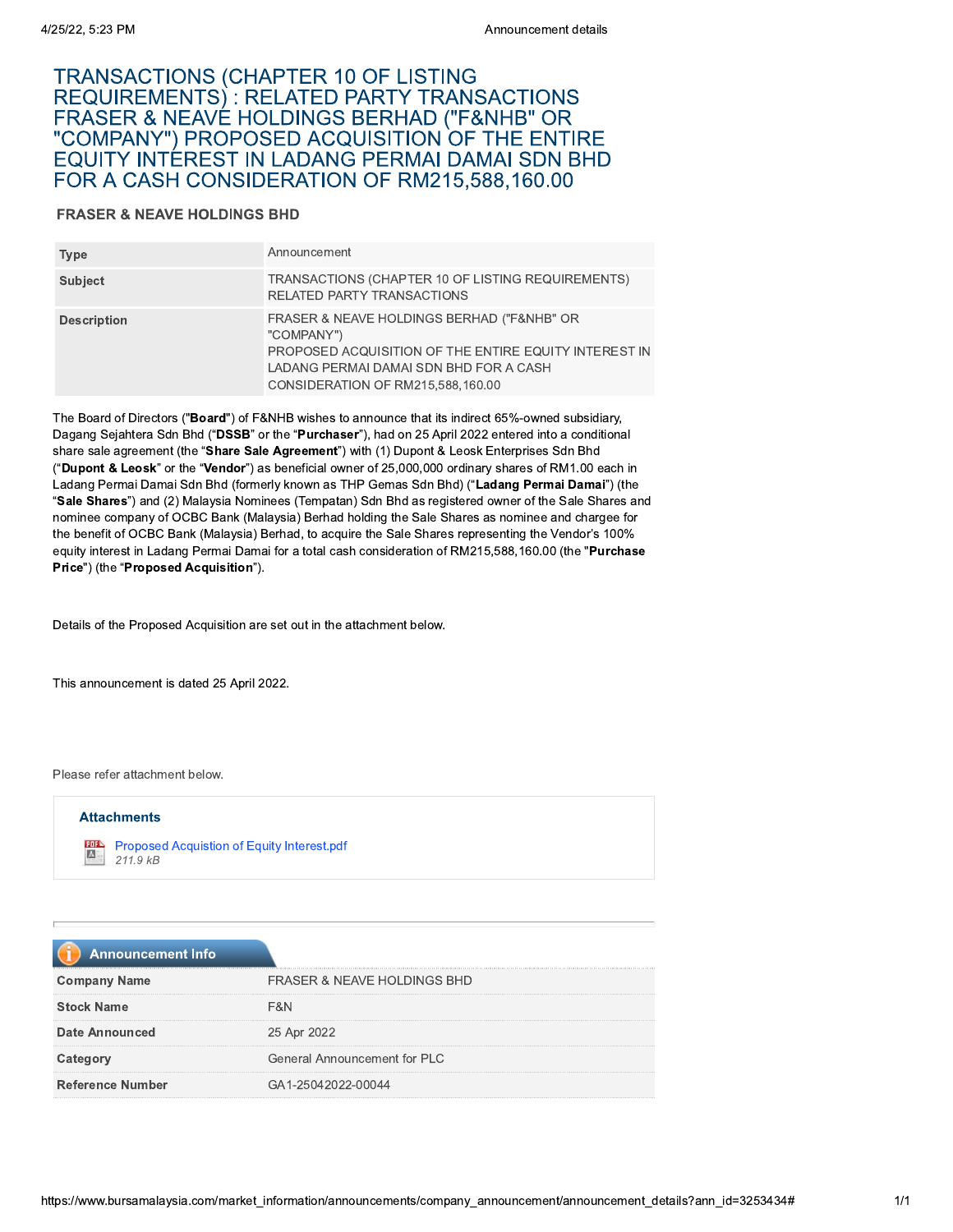### **1. INTRODUCTION**

The Board of Directors ("**Board**") of F&NHB wishes to announce that its indirect 65%-owned subsidiary, Dagang Sejahtera Sdn Bhd ("**DSSB**" or the "**Purchaser**"), had on 2 5 April 2022 entered into a conditional share sale agreement (the "**Share Sale Agreement**") with (1) Dupont & Leosk Enterprises Sdn Bhd ("**Dupont & Leosk**" or the "**Vendor**") as beneficial owner of 25,000,000 ordinary shares of RM1.00 each in Ladang Permai Damai Sdn Bhd (formerly known as THP Gemas Sdn Bhd) ("**Ladang Permai Damai**") (the "**Sale Shares**") and (2) Malaysia Nominees (Tempatan) Sdn Bhd as registered owner of the Sale Shares and nominee company of OCBC Bank (Malaysia) Berhad holding the Sale Shares as nominee and chargee for the benefit of OCBC Bank (Malaysia) Berhad, to acquire the Sale Shares representing the Vendor's 100% equity interest in Ladang Permai Damai for a total cash consideration of RM215,588,160.00 (the "**Purchase Price**") (the "**Proposed Acquisition**").

35% of the issued share capital of DSSB is owned by Dagang Permai Sdn Bhd ("**Dagang Permai**"), a company which is wholly-owned by D.Y.M.M. Tuanku Syed Sirajuddun ibni Almarhum Tuanku Syed Putra Jamalullail, Raja Perlis ("**DYMM Tuanku Raja Perlis**").

The Proposed Acquisition is deemed a related party transaction by virtue of the Chairman and Non-Independent Non-Executive Director of F&NHB Y.A.M. Tengku Syed Badarudin Jamalullail's deemed interest as disclosed in Section 9 of this announcement. For clarification, there is no relationship between the Vendor of Ladang Permai Damai and F&NHB, its directors, major shareholders and their connected persons.

# **2. THE PROPOSED ACQUISITION**

#### **2.1 Proposed Acquisition of Ladang Permai Damai**

Pursuant to the Share Sale Agreement, the Purchaser has agreed to acquire from the Vendor the Sale Shares representing the entire issued share capital in Ladang Permai Damai free from all charges, pledges or liens or any other encumbrances and Ladang Permai Damai being free from any assets, liabilities and employees but with the land known as Permai Damai Estates (as defined below) remaining at completion for the Purchase Price to be satisfied in cash subject to the terms and conditions of the Share Sale Agreement.

The Purchase Price for the Sale Shares shall be paid by the Purchaser in the following manner:

- (i) RM4,220,463.36 (the "**Earnest Deposit**") has been deposited in a joint stakeholders interest-bearing account. The Earnest Deposit will be released and dealt with by the joint stakeholders (who are the solicitors for the Purchaser and for the Vendor) in accordance with the terms of the Share Sale Agreement.
- (ii) Upon signing of the Share Sale Agreement:-
	- (a) RM10,870,707.84 as further deposit (the "**Further Deposit**") has been deposited with the joint stakeholders in the joint stakeholders account to be released together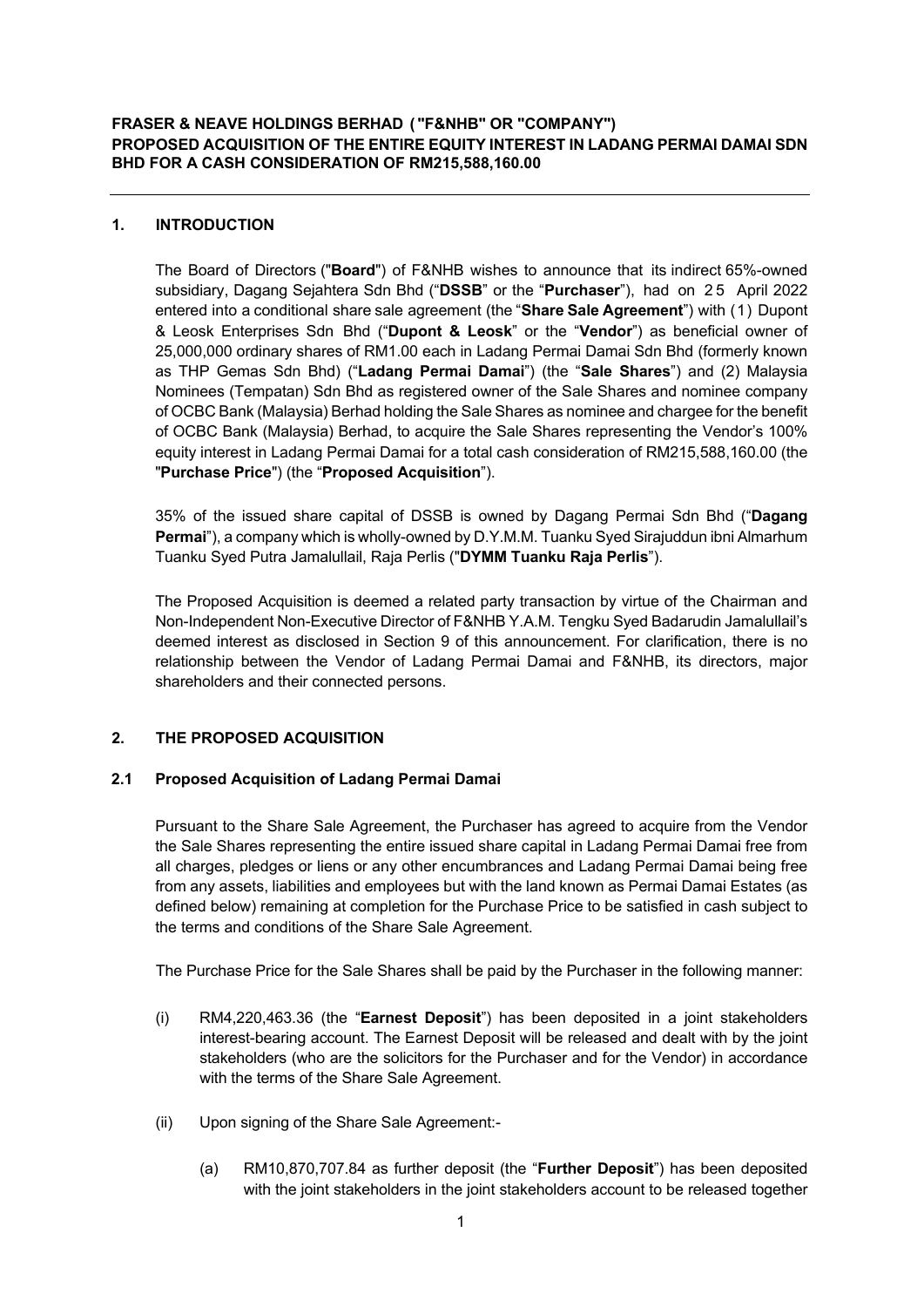with the Earnest Deposit and Balance Purchase Price.

(b) RM6,467,644.80 representing 3% of the Purchase Price (the "**RPGT Retention Sum**") has been deposited with the joint stakeholders as security for the purposes of paying any real property gains tax by the Vendor (if applicable) in connection with the sale of the Sale Shares by reason of Ladang Permai Damai being a real property company (as defined in the Real Property Gains Tax Act 1976).

The aggregate of the Earnest Deposit, the Further Deposit and the RPGT Retention Sum amounting to RM21,558,816 represents 10% of the Purchase Price (the "**Deposit**").

(iii) RM194,029,344 representing 90% of the Purchase Price (the "**Balance Purchase Price**") shall be paid as soon as practicable after the date of the fulfilment of the last condition precedent and at completion in the manner set out in the Share Sale Agreement.

Further details of the Share Sale Agreement are set out in the Appendix I to this announcement.

#### **2.2 Information on Ladang Permai Damai, the Target Company**

Ladang Permai Damai was incorporated in Malaysia under the Companies Act 1965 as a private limited company on 18 February 1989 and is deemed registered under the Companies Act 2016. Ladang Permai Damai is principally engaged in the cultivation of oil palm, processing of fresh fruit bunches and marketing of crude palm oil, palm kernel and fresh fruit bunches.

The share capital of Ladang Permai Damai is RM25,000,000 comprising of 25,000,000 ordinary shares, all of which have been issued and fully paid-up.

As at the date of this announcement, the sole registered shareholder of Ladang Permai Damai is as follows:

| No. | Name of shareholder                     | No. of shares Held | % of issued shares |
|-----|-----------------------------------------|--------------------|--------------------|
| . . | Malaysia Nominees<br>(Tempatan) Sdn Bhd | 25,000,000*        | 100                |

\* *The Sale Shares are beneficially owned by Dupont & Leosk Enterprises Sdn Bhd and are currently registered in the name of Malaysia Nominees (Tempatan) Sdn Bhd as security for a term loan facility granted by OCBC Bank (Malaysia) Berhad in favour of Dupont & Leosk Enterprises Sdn Bhd.*

The current directors of Ladang Permai Damai are Sin Wi Kock, Ma Su Teng and Sin Ah Mooi.

As at the date of this announcement, Ladang Permai Damai does not have any subsidiary or associated company.

Based on the unaudited management accounts for the financial year ended 31 December 2021, Ladang Permai Damai recorded loss after tax of RM25,471 and shareholders' funds of RM18,896,561.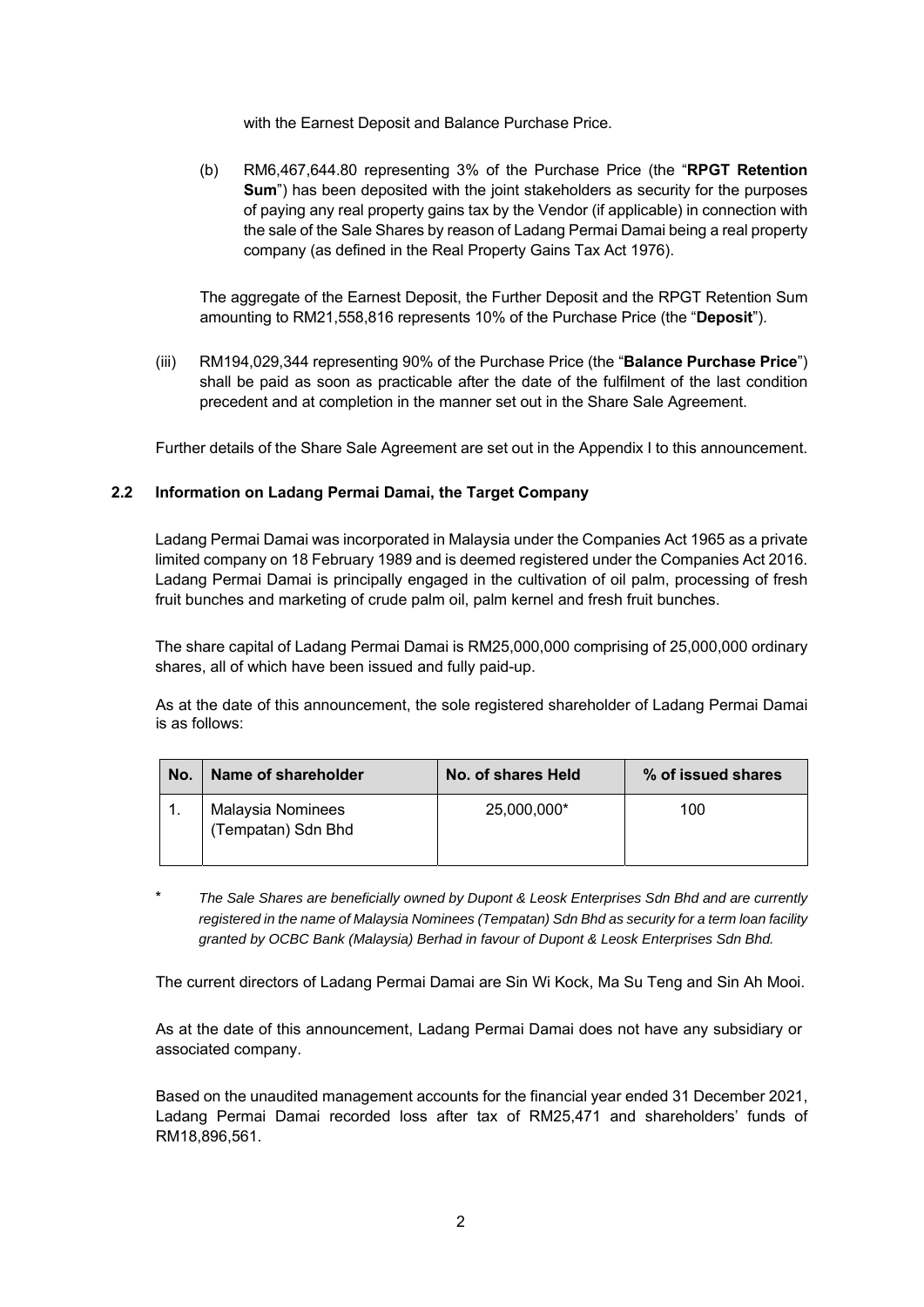The main underlying assets of Ladang Permai Damai are 8 parcels of agricultural leasehold land measuring in aggregate 2,726.48 hectares located in Mukim Gemas, Daerah Tampin, Negeri Sembilan (the "**Permai Damai Estates**").

Please refer to Appendix II of this Announcement for further details on Ladang Permai Damai and the Permai Damai Estates.

### **2.3 Information on Dupont & Leosk, the Vendor**

Dupont & Leosk was incorporated in Malaysia under the Companies Act 1965 as a private limited company on 13 October 1984 and is deemed registered under the Companies Act 2016. It is principally engaged in the trading of palm oil fruits and operation of palm oil mill.

As at 21 April 2022, being the latest practicable date ("**LPD**") of this announcement, the issued share capital of Dupont & Leosk is RM5,000,000 comprising 5,000,000 ordinary shares.

As at LPD, the directors of Dupont & Leosk are Sin Ah Mooi, Ma Su Teng, Marina Ma, Mariady and Sin Wi Kock.

| No. | Name of shareholder                | No. of shares held | % of issued shares |
|-----|------------------------------------|--------------------|--------------------|
| 1.  | Sin Ah Mooi                        | 2,500,000          | 50                 |
| 2.  | Zamri bin Kadiman                  | 1,000,000          | 20                 |
| 3.  | Mariady                            | 500,000            | 10                 |
| 4.  | Dato' Seri Shaziman bin Abu Mansor | 500,000            | 10                 |
| 5.  | Sin Wi Kock                        | 250,000            | 5                  |
| 6.  | Marina Ma                          | 250,000            | 5                  |
|     | <b>Total</b>                       | 5,000,000          | 100                |

As at LPD, the shareholders of Dupont & Leosk are:-

Save for the Proposed Acquisition, F&NHB and its subsidiaries ("**F&NHB Group**") do not have any transaction with Dupont & Leosk for the preceding 12 months.

#### **2.4 Information on DSSB, the Purchaser**

DSSB was incorporated in Malaysia under the Companies Act 2016 as a private limited company on 22 March 2022. It is principally engaged in investment holding activities.

The share capital of DSSB is RM8,570,000 comprising of 8,570,000 ordinary shares, all of which have been issued and fully paid-up.

As at the date of this announcement, the shareholders of DSSB are as follows: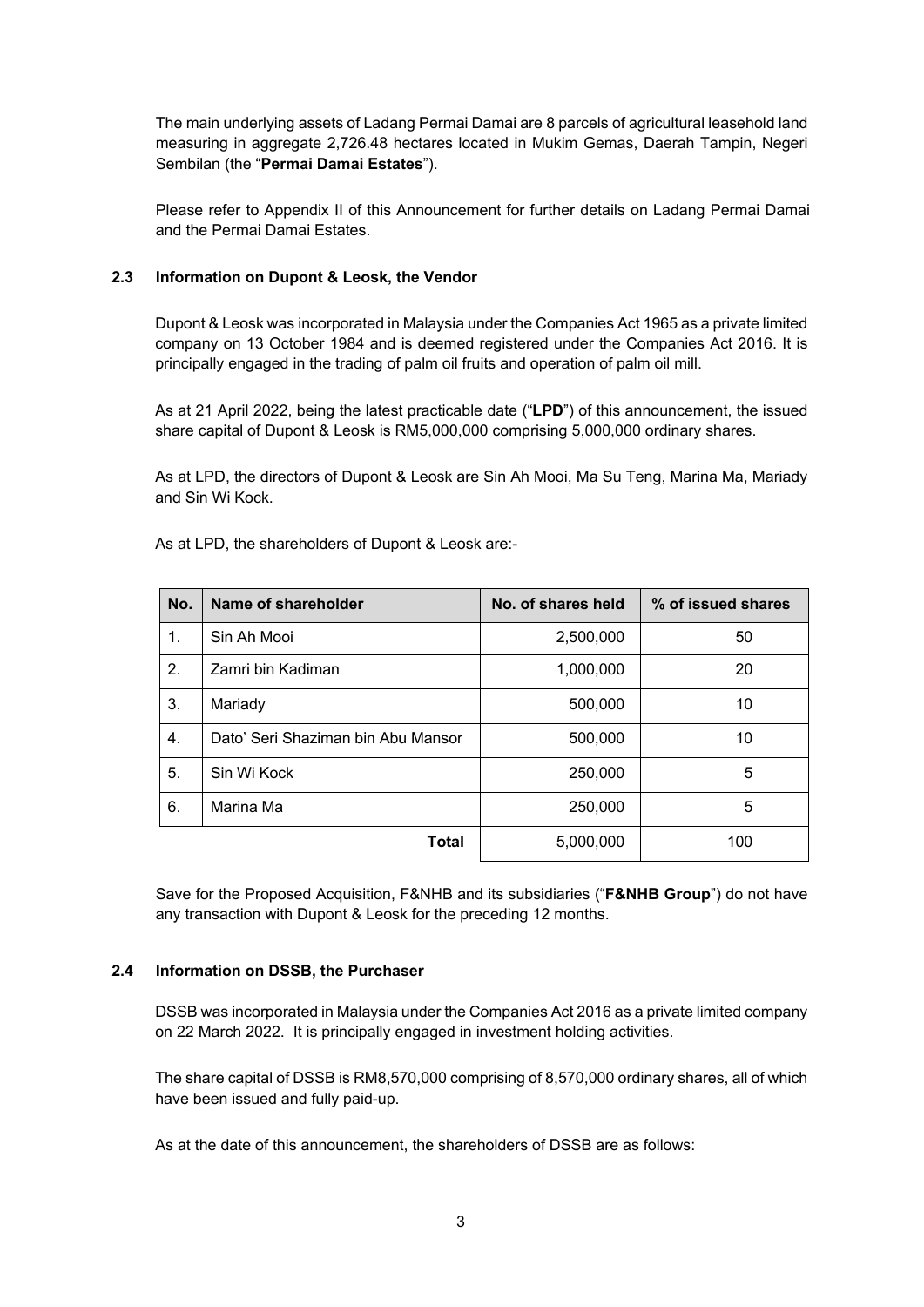| No. | Name of shareholder                                                         | No. of shares held | % of issued shares |
|-----|-----------------------------------------------------------------------------|--------------------|--------------------|
|     | Usahaniaga Abadi Sdn Bhd<br>("UASB"), a wholly-owned<br>subsidiary of F&NHB | 5,570,000          | 65                 |
| -2. | Dagang Permai Sdn Bhd                                                       | 3,000,000          | 35                 |
|     | Total                                                                       | 8,570,000          | 100                |

UASB had subscribed for 5,570,000 ordinary shares at RM1.00 each representing 65% of the issued share capital of DSSB pursuant to a share subscription agreement dated 20 April 2022 between (1) UASB, (2) Dagang Permai and (3) DSSB. UASB had subscribed for its portion of ordinary shares in DSSB from internally generated funds.

F&NHB expects its total investment (including shareholder's loans and guarantee to DSSB to facilitate the Proposed Acquisition of Ladang Permai Damai) will not exceed RM130.0 million.

The directors of DSSB are as follows:-

- 1. Y.A.M. Dato' Seri DiRaja Syed Razlan ibni Almarhum Tuanku Syed Putra Jamalullail ("**Dato' Seri Syed Razlan**")
- 2. Dato' Raffiq bin Md Ariff
- 3. Lee Lay Yean

Dato' Seri Syed Razlan is a brother of DYMM Tuanku Raja Perlis, who wholly-owns Dagang Permai and Y.A.M Tengku Syed Badarudin Jamalullail, Chairman and a Non-Independent Non-Executive Director of F&NHB.

#### **2.5 Basis and justification of the Purchase Price**

The Purchase Price of RM215,588,160 was arrived at on a "willing-buyer willing-seller" basis after taking into account, inter-alia, the following:-

- (i) the market value of RM224.2 million for the underlying assets of Ladang Permai Damai, namely the Permai Damai Estates, as ascribed by an independent valuer, Henry Butcher Malaysia (NS) Sdn Bhd (the "**Valuer**") on 29 December 2021. The Valuer had adopted the comparison approach in forming their opinion on the current market value of the Permai Damai Estates;
- (ii) the suitability of the Permai Damai Estates for F&NHB Group's integrated dairy farming project; and
- (iii) Ladang Permai Damai will have no outstanding debts or liabilities on completion.

Based on the above, DSSB enjoys a purchase price discount of RM8.6 million, being the difference between the RM224.2 million market value of Permai Damai Estates and the RM215.6 million agreed Purchase Price.

For information, the original cost of investment of the Vendor in Ladang Permai Damai was RM152.0 million, being the purchase consideration for the acquisition of the entire equity interest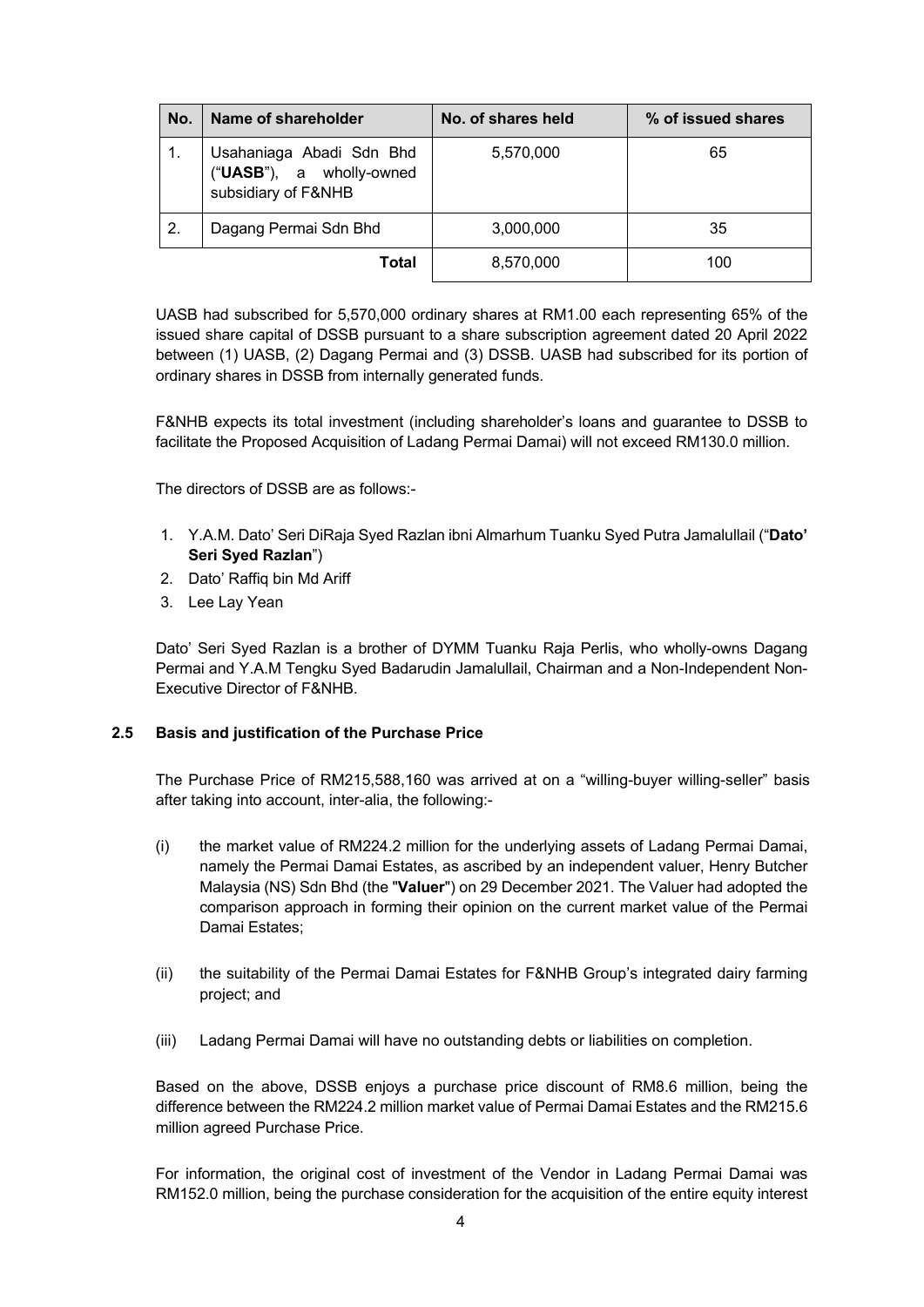in Ladang Permai Damai, which was completed on 23 December 2016.

#### **2.6 Source of funding**

DSSB proposes to finance the Proposed Acquisition via internal funds and/or borrowings. The exact funding mix will be decided at a later stage taking into consideration F&NHB Group's gearing level, borrowing costs as well as internal cash requirements. Other than funding the Proposed Acquisition, it is not expected that DSSB will require any further or additional capital or funds.

#### **2.7 Liabilities to be assumed**

No liabilities will be assumed by DSSB or F&NHB pursuant to the Proposed Acquisition.

# **3. RATIONALE OF THE PROPOSED ACQUISITION**

The business intention for DSSB in acquiring Ladang Permai Damai is for the F&NHB Group to embark on the upstream fresh milk business for downstream production and distribution of fresh milk. It is the intention that after completion of the Proposed Acquisition, Ladang Permai Damai will lease the Permai Damai Estates to the F&NHB Group at a fair market rate to carry out operations of the integrated dairy farm and crop plantation. The Permai Damai Estates will enable the F&NHB Group to own a vertical integration business and operations based on locally grown crop for feed to F&NHB's dairy farm, which in turn will lower the value chain cost per litre. This will enable F&NHB to be less dependent on imported milk and promote local agricultural industry.

More details of the project will be announced once they are finalised.

#### **4. PROSPECTS OF PERMAI DAMAI ESTATES**

F&NHB's master plan for the Permai Damai Estates in relation to the vertical integration model will be based on a sustainability agenda, using precision agronomy technology and good practices that will reduce the overall carbon footprint of the farm. The dairy operations that may be implemented would include temperate-controlled barns for dairy production, manufacturing facilities for processing and packing of dairy products at the farm. This fully integrated model currently being contemplated may include or involve green technology such as solar panels, biodigestor system, solid effluent and others. The plan may also include research and development elements related to dairy and crop farming.

#### **5. RISK FACTORS RELATING TO THE PROPOSED ACQUISITION**

#### **5.1 Non-completion risk**

The Proposed Acquisition is subject to the terms and conditions of the Share Sale Agreement, including the government approval(s) to be obtained as conditions precedent to completion. There is no definitive assurance that the Proposed Acquisition will not be exposed to risk such as an inability of either party to complete the Proposed Acquisition due to the lack of such relevant government approval(s) within the time period prescribed under the Share Sale Agreement.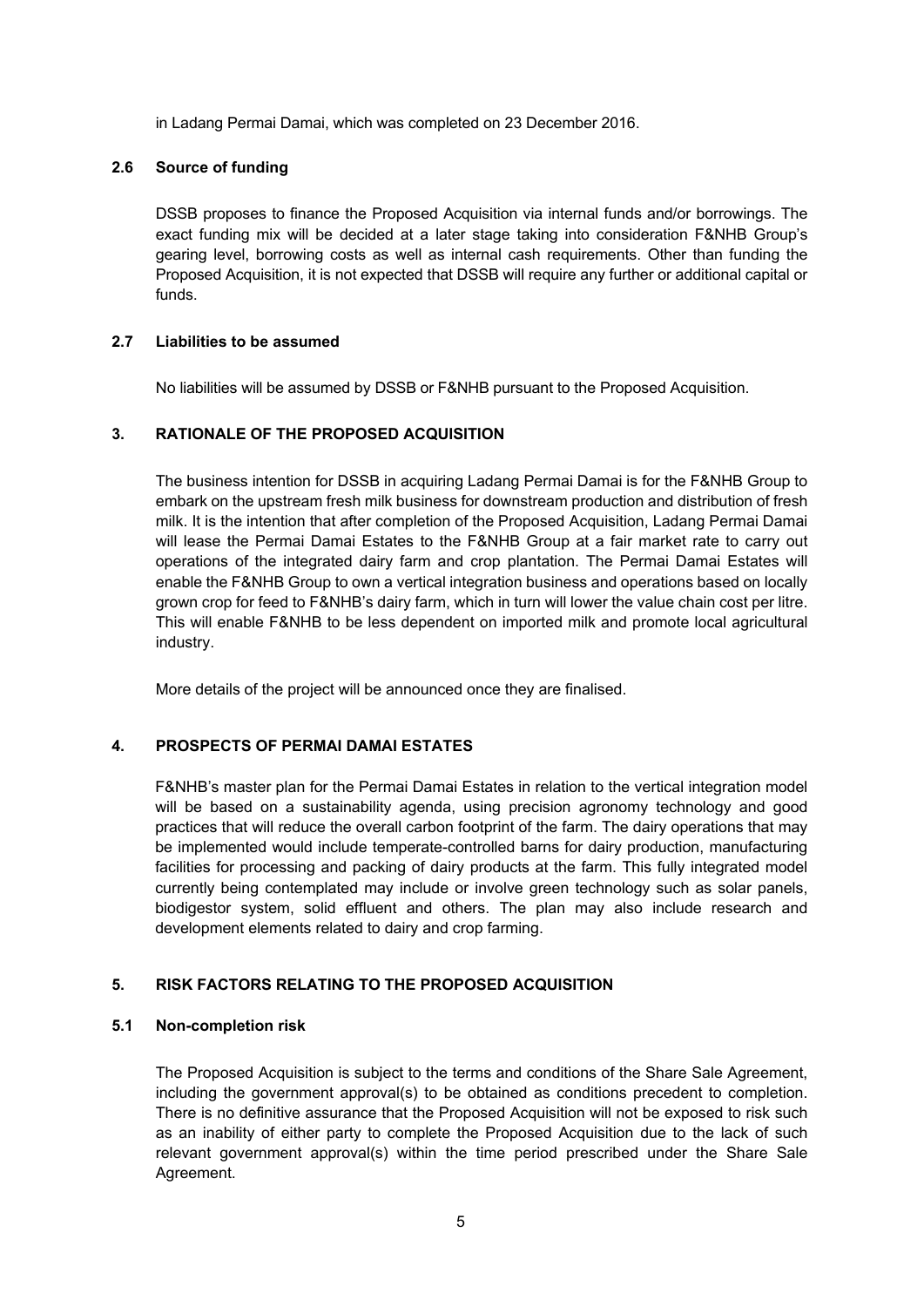However, the Board will take reasonable steps to ensure that conditions precedent under the Share Sale Agreement (as set out in Appendix I to this announcement) are met and fulfilled within the prescribed timeframe, besides ensuring every effort is made to obtain all the necessary approvals in order to complete the Proposed Acquisition in a timely manner.

### **5.2 Cross contamination from neighbouring plantation**

The Permai Damai Estates are generally surrounded by agriculture estates, with rubber and palm oil as the main cultivations. It is impossible to control the activities carried out in neighbouring properties that may impact the soil, water and air quality in and around the Permai Damai Estates. The mitigating factor to counter the risk is by periodically conducting environmental monitoring checks and maintaining a good relationship with and keeping an open communication channel with the relevant neighbours to be informed of any activity that may impact the Permai Damai Estates.

# **6. EFFECTS OF THE PROPOSED ACQUISITION**

#### **6.1 Share Capital and Substantial Shareholders' Shareholdings**

The Proposed Acquisition has no effect on the share capital and substantial shareholders' shareholdings of F&NHB as it does not involve issuance of shares in F&NHB.

# **6.2 Net Assets ("NA") per F&NHB share and Gearing**

For illustrative purposes, based on the latest audited consolidated financial statements of F&NHB Group as at 30 September 2021 and assuming that the Proposed Acquisition had been effected at the end of F&NHB's financial year ended 30 September 2021, the proforma effects of the Proposed Acquisition on the NA, NA per share and gearing are set out below.

Notwithstanding that the Purchase Price may be partly or wholly funded via bank borrowings, the Proposed Acquisition is not expected to have a material impact on the gearing of the F&NHB Group.

|                                                              | <b>Audited consolidated</b><br>financial statements as<br>at 30 September 2021<br><b>RM'000</b> | <b>Proforma effects</b><br>after the Proposed<br><b>Acquisition</b><br><b>RM'000</b> |
|--------------------------------------------------------------|-------------------------------------------------------------------------------------------------|--------------------------------------------------------------------------------------|
| Share capital                                                | 816,770                                                                                         | 816,770                                                                              |
| Shares held by Share Grant Plan<br>("SGP") Trust             | (4,626)                                                                                         | (4,626)                                                                              |
| Reserves                                                     | 2,006,821                                                                                       | 2,006,821                                                                            |
| Equity attributable to owners of the<br>Company / NA         | 2,818,965                                                                                       | 2,818,965                                                                            |
| No. of shares in issue                                       | 366,778,501                                                                                     | 366,778,501                                                                          |
| NA per F&NHB share $(RM)$ $(1)$                              | 7.69                                                                                            | 7.69                                                                                 |
| Total borrowings including lease<br>liabilities (RM'000) (2) | 65,047                                                                                          | 205,179                                                                              |
| Gearing (times) $(3)$                                        | 0.0231                                                                                          | 0.0728                                                                               |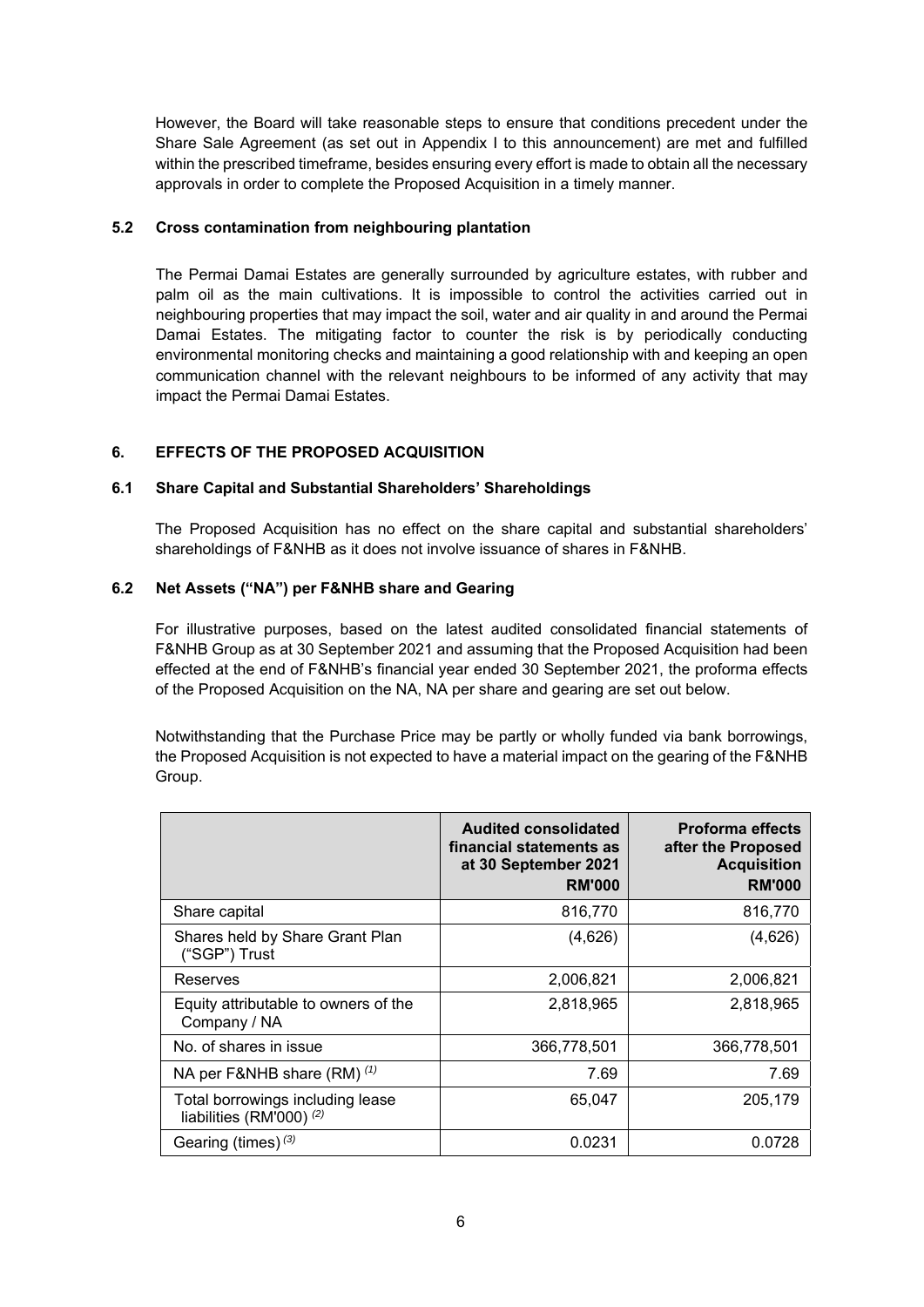*Notes:* 

- *(1) Computed based on shareholders' funds / NA over number of F&NHB shares, net of shares held by SGP Trust.*
- *(2) The Proposed Acquisition will be satisfied in cash which shall be funded through internally generated*  funds and/or borrowings. The exact funding mix will be decided at a later stage taking into *consideration of the F&NHB Group's gearing level, borrowing costs as well as internal cash requirements. For illustrative purposes, it is assumed that the Proposed Acquisition shall be fully funded through bank borrowings.*
- *(3) Computed based on total borrowings including lease liabilities over NA.*

#### **6.3 Earnings per F&NHB share**

For illustrative purposes and based on the audited consolidated financial statements of F&NHB Group for the financial year ended 30 September 2021 and the assumption that the Proposed Acquisition had been effected at the beginning of that financial year, the Proposed Acquisition's effect on the consolidated earnings and EPS of the F&NHB Group is as shown below:

|                                                                       | <b>Audited as at 30</b><br><b>September</b><br>2021 | <b>Proforma effects</b><br>after the Proposed<br>Acquisition (1) (2) |
|-----------------------------------------------------------------------|-----------------------------------------------------|----------------------------------------------------------------------|
| Profit for the year attributable to<br>ordinary shareholders (RM'000) | 395,164                                             | 386,379                                                              |
| Basic EPS (sen)                                                       | 107.8                                               | 105.4                                                                |
| Diluted EPS (sen)                                                     | 107.6                                               | 105.2                                                                |

*Notes:* 

- *(1) The Proposed Acquisition will be satisfied in cash which shall be funded through internally generated funds and/or borrowings. The exact funding mix will be decided at a later stage taking into consideration of the F&NHB Group's gearing level, borrowing costs as well as internal cash requirements. For illustrative purposes, it is assumed that the Proposed Acquisition shall be fully funded through bank borrowings.*
- *(2) After deducting financing cost and estimated expenses in relation to the Proposed Acquisition of RM5.4m and RM3.4 million respectively. Such estimated expenses consist of professional fees and stamp duty and other costs such as quit rent and depreciation.*

The Proposed Acquisition is not expected to have any material effect on the earnings of the F&NHB Group for the financial year ending 30 September 2022.

#### **7. HIGHEST PERCENTAGE RATIO**

The highest percentage ratio applicable to the Proposed Acquisition is 4.97% computed based on F&NHB's 65% share of the Purchase Price, over the consolidated NA of F&NHB as at 30 September 2021, based on the latest available audited financial statements.

#### **8. APPROVALS REQUIRED IN RESPECT OF PROPOSED ACQUISITION**

The Proposed Acquisition is subject to the following:

(i) the approval(s)/consent(s) of OCBC Bank (Malaysia) Berhad ("**OCBC Bank**") and other existing lender(s) of the Vendor and Ladang Permai Damai, to be obtained within 45 days from the date of the Share Sale Agreement, on the sale of the Sale Shares for the discharge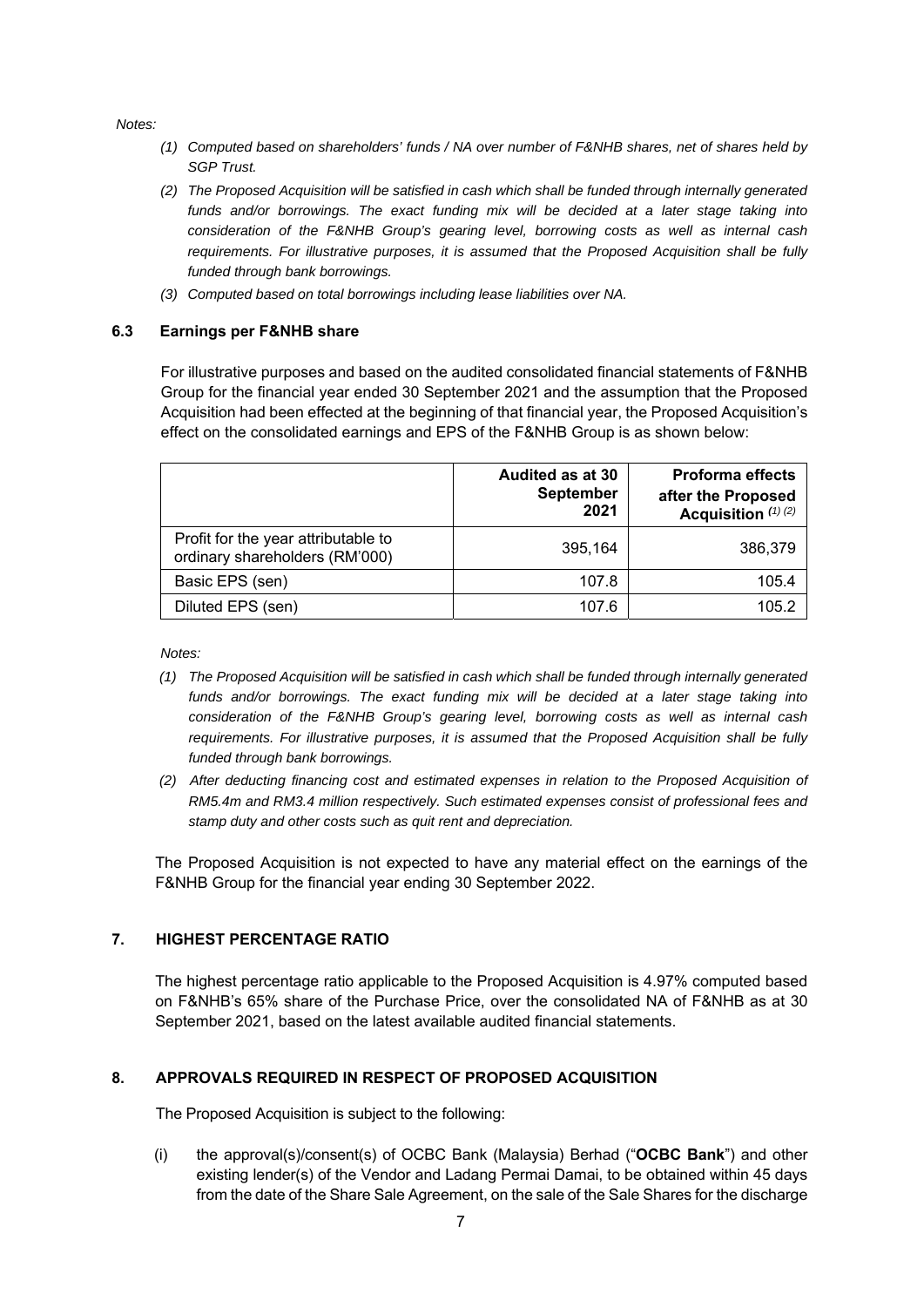of liabilities of Ladang Permai Damai under its facility with OCBC Bank, the discharge of the charge over the Sale Shares created by the Vendor in favour of OCBC Bank (the "**Charge of the Sale Shares**") and the discharge of the charge over the Land created by Ladang Permai Damai in favour of OCBC Bank (the "**Charge over the Land**"); and

(ii) the approval of the Economic Planning Unit of the Prime Minister's Department of Malaysia ("**EPU**") in connection with the Purchaser's purchase of the Sale Shares or if appropriate, the waiver from such application, within 90 days from the date of the Share Sale Agreement.

DSSB will submit the application to the EPU as soon as practicable after the date hereof to obtain the relevant consents/approvals as soon as possible.

#### **9. INTERESTS OF DIRECTORS, MAJOR SHAREHOLDERS AND PERSONS CONNECTED**

As at LPD, Y.A.M. Tengku Syed Badarudin Jamalullail, the Chairman and a Non-Independent Non-Executive Director of F&NHB holds 2,062,000 shares in F&NHB (0.56%).

Save and except for Y.A.M. Tengku Syed Badarudin Jamalullail, being the brother of DYMM Tuanku Raja Perlis and Dato' Seri Syed Razlan, none of the directors, major shareholders of F&NHB and/or persons connected to them has any interest, direct or indirect, in the Proposed Acquisition.

Accordingly, Y.A.M. Tengku Syed Badarudin Jamalullail has abstained from all deliberations and voting in respect of the Proposed Acquisition at the relevant Board meetings.

#### **10. STATEMENT BY AUDIT COMMITTEE**

The audit committee of F&NHB has considered the Proposed Acquisition and is of the view that the Proposed Acquisition is fair, reasonable, and on commercial terms, in the best interest of F&NHB and not detrimental to the non-interested shareholders of F&NHB.

In considering the Proposed Acquisition, the audit committee is of the view that the Proposed Acquisition will benefit the F&NHB Group by enabling the F&NHB Group to embark on the upstream fresh milk business for downstream production and distribution of fresh milk. Going forward, the F&NHB Group will own a vertical integration business and operations based on locally grown crop for feed to F&NHB's dairy farm, which in turn will lower the value chain cost per litre. This will enable F&NHB to be less dependent on imported milk and promote local agricultural industry.

#### **11. DIRECTORS' RECOMMENDATION**

The Board (save for Y.A.M. Tengku Syed Badarudin Jamalullail) having considered all aspects of the Proposed Acquisition, is of the opinion that the Proposed Acquisition is in the best interest of F&NHB Group.

#### **12. ESTIMATED TIME FRAME FOR COMPLETION**

Barring any unforeseen circumstances and subject to the fulfilment of the conditions precedent, the Proposed Acquisition is expected to be completed in the 3rd quarter of 2022.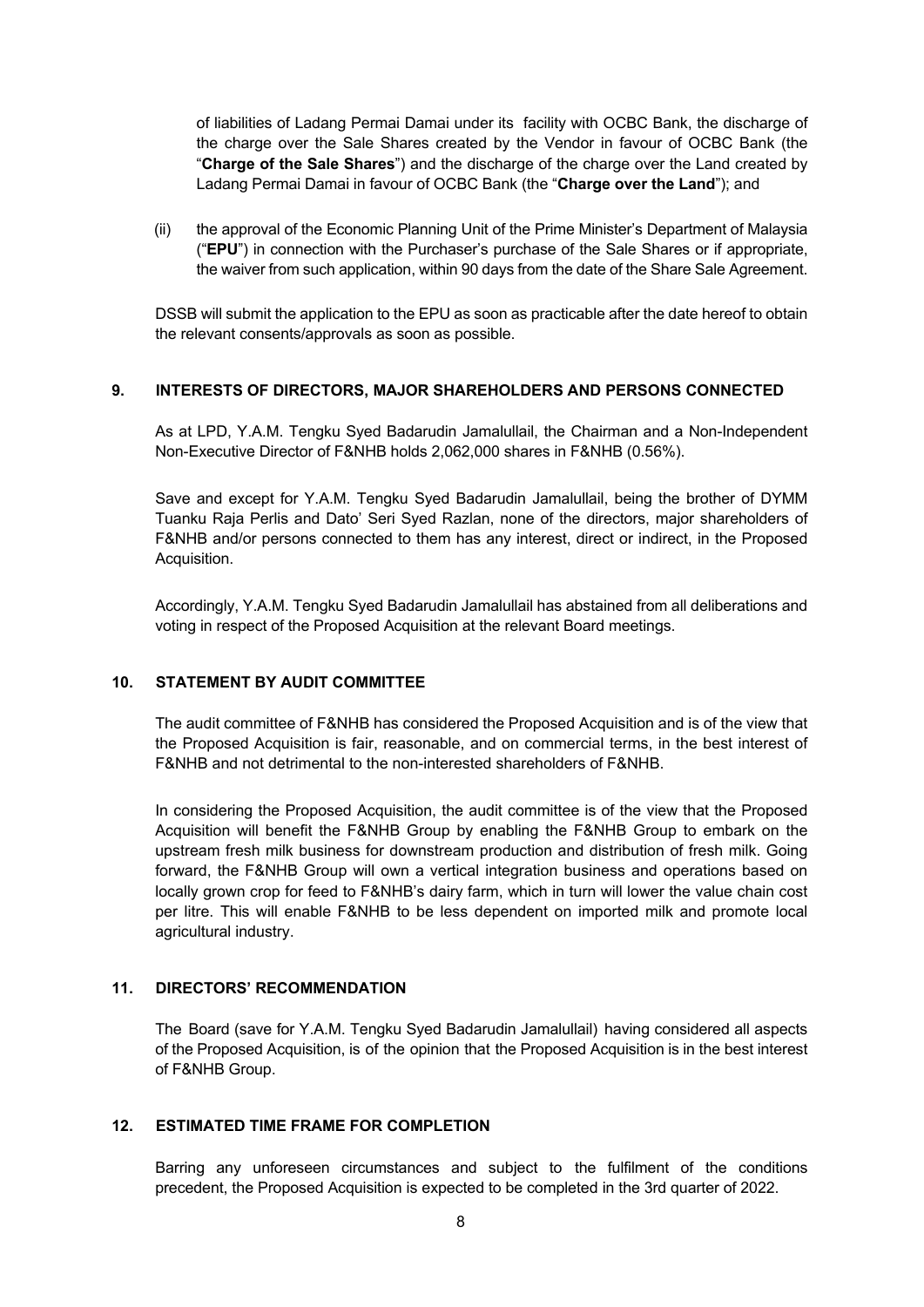# **13. DOCUMENTS AVAILABLE FOR INSPECTION**

The Share Sale Agreement and the valuation report dated 29 December 2021 issued by the Valuer are available for inspection at the Registered Office of F&NHB at Level 3A, F&N Point, No.3, Jalan Metro Pudu 1, Fraser Business Park, Off Jalan Yew, 55100 Kuala Lumpur, Wilayah Persekutuan during normal office hours from Monday to Friday (except public holidays) for a period of 3 months from the date of this announcement.

This announcement is dated 25 April 2022.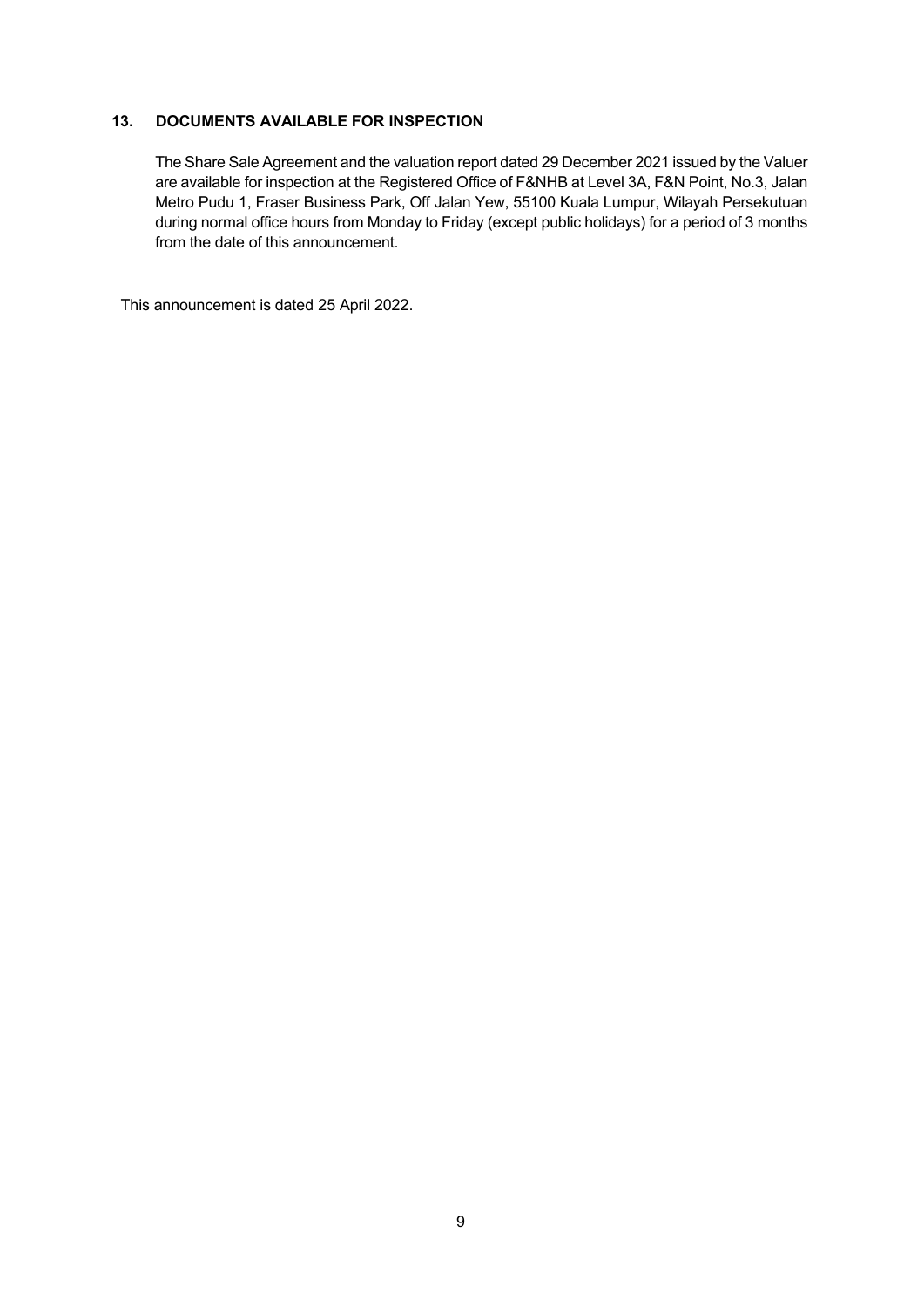#### **APPENDIX I - SALIENT TERMS OF THE SHARE SALE AGREEMENT**

The salient terms of the Share Sale Agreement are as follows:

- 1. Conditions Precedent : The Share Sale Agreement is conditional upon the fulfilment of the following conditions within the period prescribed thereto ("**Approval Period**") (unless otherwise waived by the Purchaser)
	- (a) the completion of the Due Diligence to the satisfaction of the Purchaser within 45 days from the date of the Share Sale Agreement subject to the Vendor furnishing all of the required documents;
	- (b) the approval(s)/consent(s) of OCBC Bank and other existing lender(s) of the Vendor and Ladang Permai Damai, to be obtained within 45 days from the date of the Share Sale Agreement, on the sale of the Sale Shares for the discharge of liabilities of Ladang Permai Damai under its facility with OCBC Bank, the discharge of the Charge over the Sale Shares and the discharge of the Charge over the Land;
	- (c) the approval of the EPU in connection with the Purchaser's purchase of the Sale Shares or if appropriate, the waiver from such application, within 90 days from the date of the Share Sale Agreement;
	- (d) the Vendor procuring the Audited Accounts of Ladang Permai Damai for the financial years ended 31st December 2020 and 31st December 2021 to be finalised and filed with the CCM within 45 days from the date of the Share Sale Agreement or such extended period as the parties may mutually agree and furnishing the same immediately to the Purchaser to enable the Purchaser to assess that the financial position of Ladang Permai Damai remains in substance similar to the prior assessment made by the Purchaser; and
	- (e) the Vendor having procured Ladang Permai Damai to regularise, rectify and resolve all matters relating to Ladang Permai Damai which are currently not in compliance with the laws, rules and regulations governing companies carrying on business in Malaysia (if applicable), to be in accordance with the requirements of such laws, rules and regulations within 90 days from the date of the Share Sale Agreement.
	- (f) Extended Approval Period

All the Conditions Precedent are to be fulfilled on or before the expiry of the Approval Period. In the event that any the Conditions Precedent are not fulfilled on or before the expiry of the respective Approval Period, the Approval Period shall be automatically extended by a further 30 days (or such longer period as the Purchaser may specify) from the expiry of the Approval Period ("**Extended Approval Period**").

(g) Non-fulfilment of Conditions Precedent

In the event that any of the Conditions Precedent are not fulfilled, or not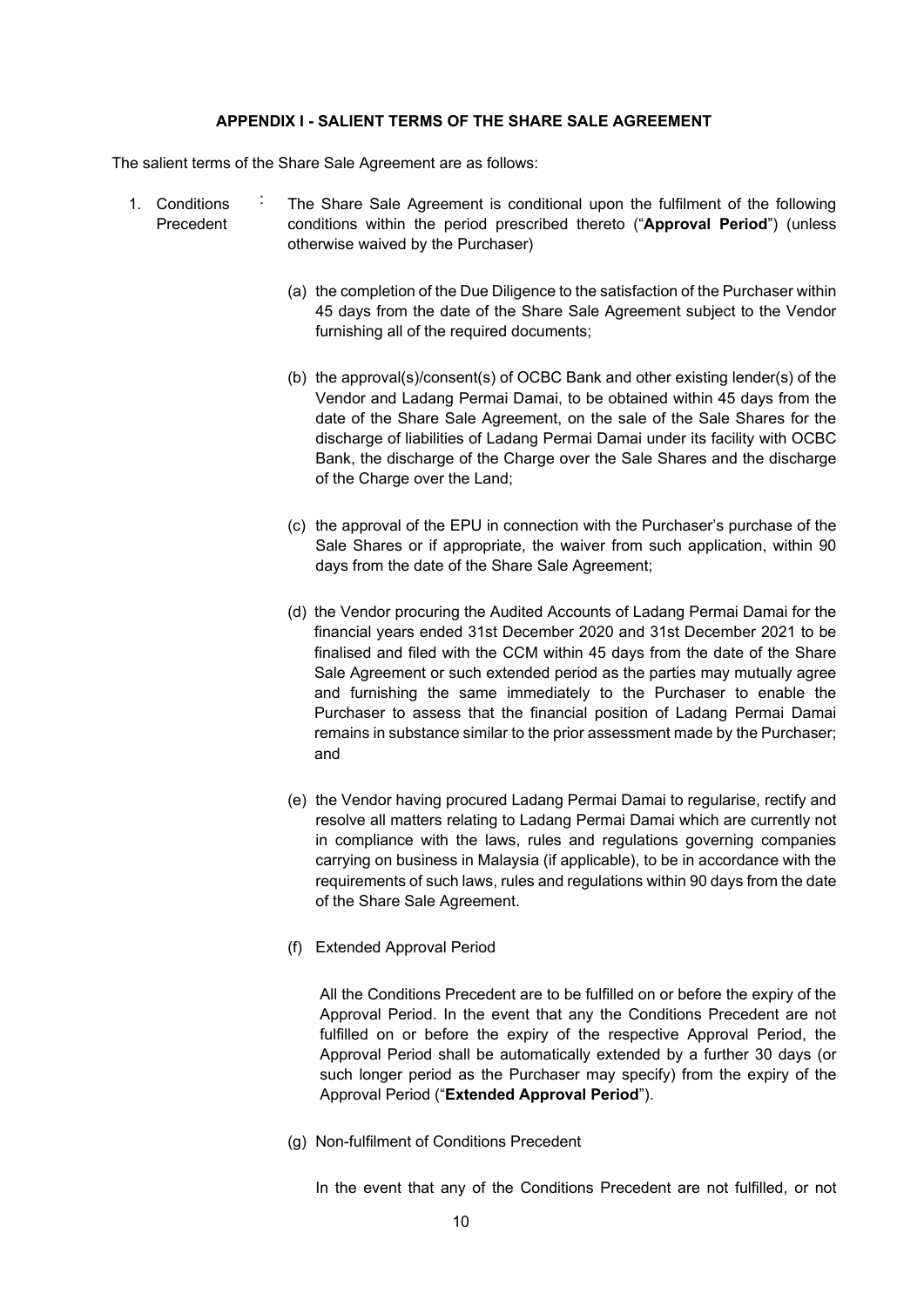waived by the Purchaser (to the extent permitted by laws), on or before the expiry of the Approval Period or Extended Approval Period, then, at the option of the Purchaser the Share Sale Agreement shall lapse and cease to have any effect whatsoever and the Deposit plus all interests or profits earned thereon shall be refunded to the Purchaser and thereafter neither Party shall have any rights or claims against the other save and except for any antecedent breach.

- 2. Basis of Purchase Ladang Permai Damai will be purchased on the basis that it will only have the Permai Damai Estates at Completion but will not have any liabilities, debts, assets and employees.
- 3. Completion Completion shall take place on any date falling within 60 days from the Unconditional Date ("**Completion**").
- 4. Payment of Balance Purchase Price The Balance Purchase Price shall be paid as soon as practicable after the date of the fulfilment of the last Condition Precedent (the "**Unconditional Date**") and at Completion in the following manner:
	- (a) a portion of the Balance Purchase Price will be released directly by the Purchaser to OCBC Bank against OCBC Bank's redemption statement(s) to secure the discharge of the Charge over the Land and the discharge of the Charge over the Sale Shares.
	- (b) the remaining balance of the Purchase Price after the payment of the Redemption Sum shall be released to the Joint Stakeholders.
	- (c) the Joint Stakeholders shall release, on the joint instruction of the Purchaser and the Vendor, the relevant amounts out of the funds in the Joint Stakeholders' account (excluding the RPGT Retention Sum) in order to pay Ladang Permai Damai's trade creditors and all other payables (including but not limited to salaries of workers, legal fees and disbursements) within 30 days from the date the remaining balance Purchase Price is released to the Joint Stakeholders in order to zerorise the liabilities and debts of Ladang Permai Damai which is a requirement for Completion.
	- (d) out of the sum paid by the Balance Purchase Price, a sum equal to 5% of the Purchase Price namely RM10,779,408.00 shall be retained by the Joint Stakeholders as a Retention Sum, to be kept in an interest-bearing account, for a period of 12 months from Completion for the purpose of taking into account any adjustment to the actual land area of the Land, any liabilities or indebtedness of Ladang Permai Damai as at Completion which have not been discharged by the Vendor and for indemnifying the Purchaser in respect of any breach of the undertakings, representations and warranties by the Vendor under the Share Sale Agreement.
	- (e) the net sum in the Joint Stakeholders' account (including interest which has been accruing thereon) after deducting the RPGT Retention Sum, the Retention Sum and the amounts paid under paragraph 4(c) above for the zerorisation of debts and liabilities of Ladang Permai Damai be released by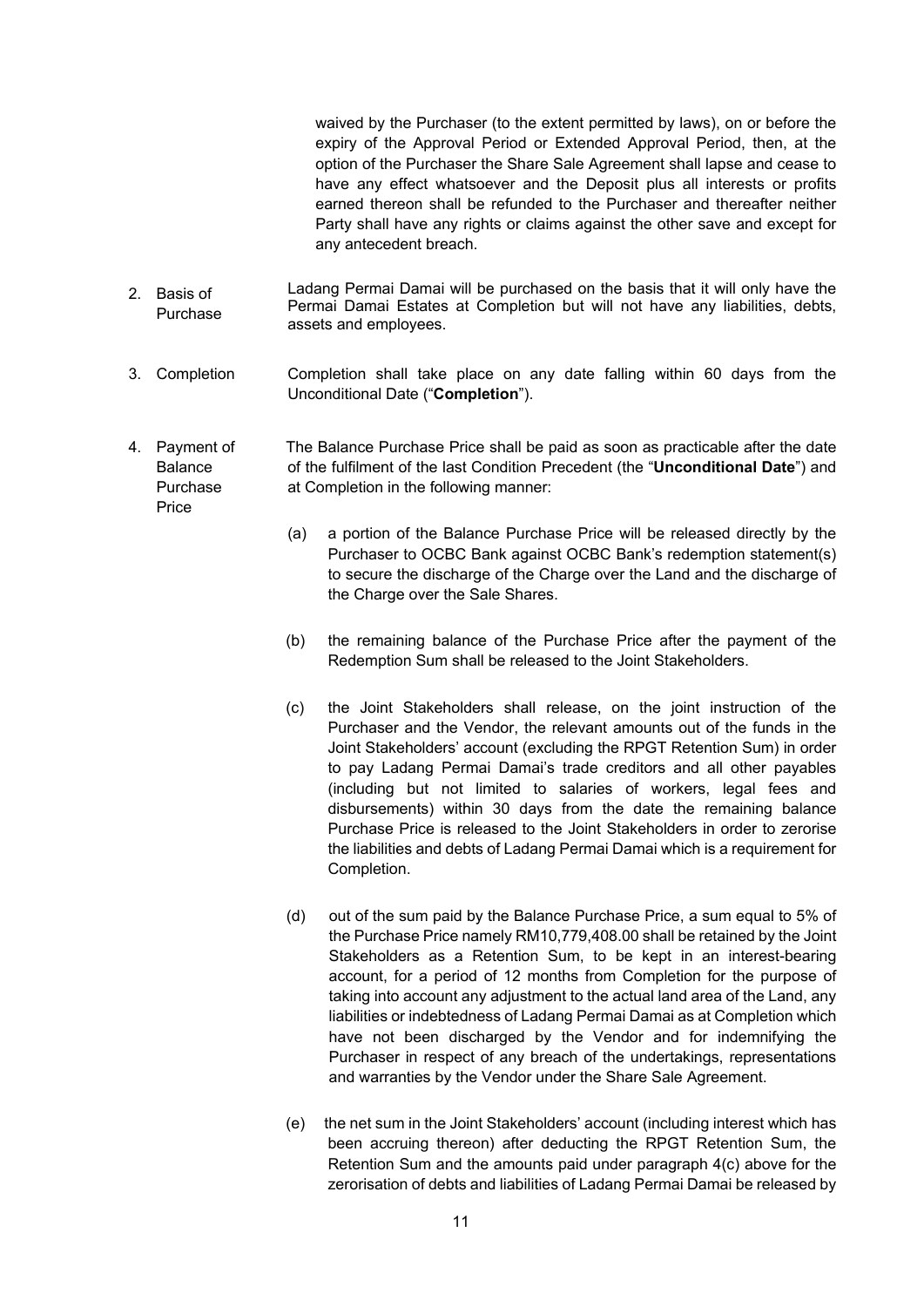the Joint Stakeholders to the Vendor upon Completion (and provided that the Sale Shares have been registered in the name of the Purchaser).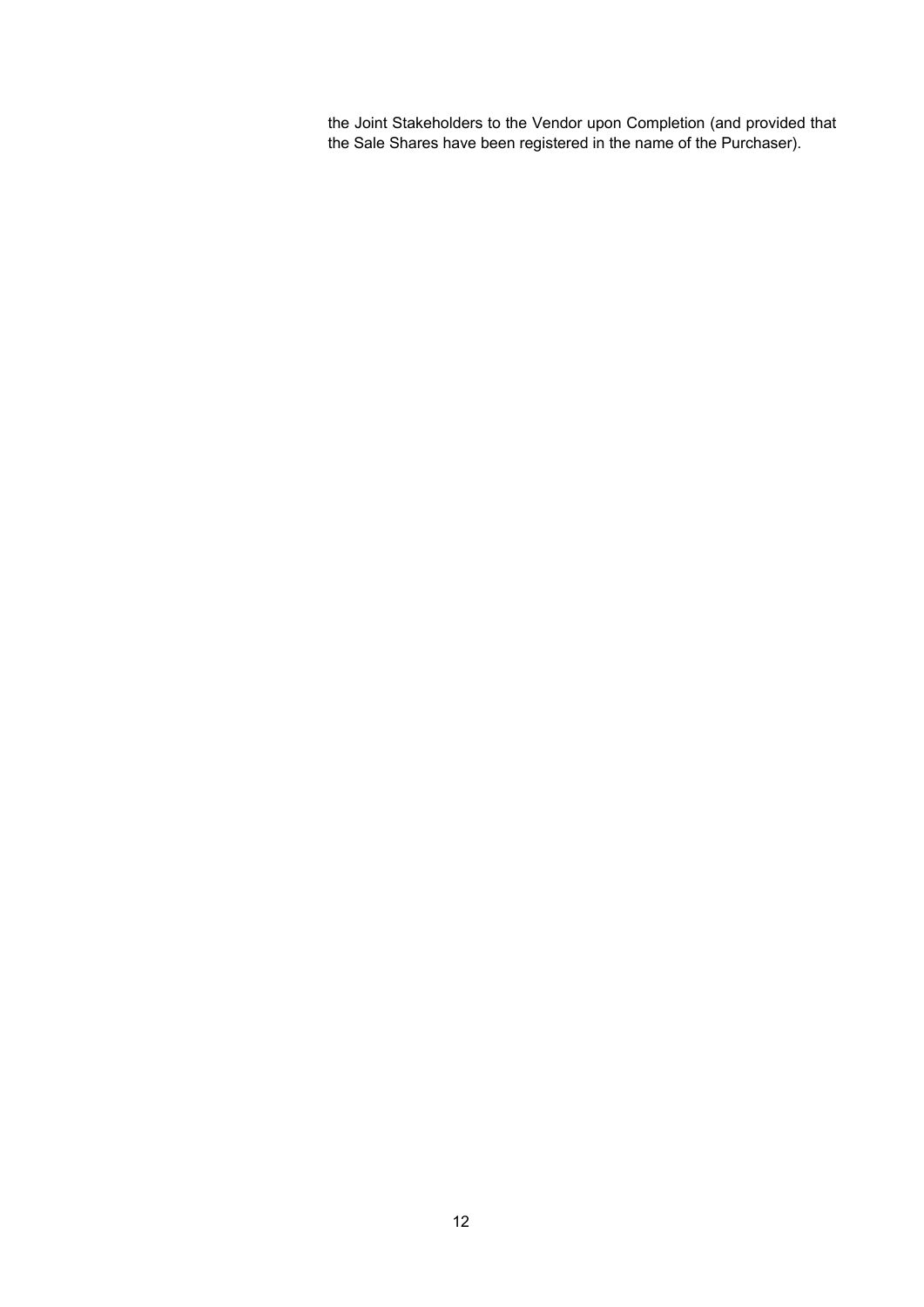#### **APPENDIX II – INFORMATION ON LADANG PERMAI DAMAI**

#### **1. HISTORY AND BUSINESS**

Ladang Permai Damai was incorporated in Malaysia under the Companies Act 1965 as a private limited company on 18 February 1989 and is deemed registered under the Companies Act 2016. Ladang Permai Damai is principally engaged in the cultivation of oil palm, processing of fresh fruit bunches and marketing of crude palm oil, palm kernel and fresh fruit bunches.

The main underlying assets of Ladang Permai Damai is the Permai Damai Estates. Details of the Permai Damai Estates are as follows:-

|                                                  | Permai Damai Estates                                                                          |          |                             |                             |                           |                 |          |                           |  |
|--------------------------------------------------|-----------------------------------------------------------------------------------------------|----------|-----------------------------|-----------------------------|---------------------------|-----------------|----------|---------------------------|--|
| <b>Name of Estate</b>                            |                                                                                               |          | <b>Ladang Londah</b>        |                             | <b>Ladang Pasir Besar</b> |                 |          | <b>Ladang Bukit Rokan</b> |  |
| <b>Title</b>                                     | PN 22316                                                                                      | PN 45594 | <b>HSD 8972</b>             | <b>HSD 7078</b>             | HSD 9903                  | *PN 41067       | PN 22315 | PN 29457                  |  |
| Lot No.                                          | 4044                                                                                          | 13450    | PT 3479 <sup>a</sup><br>272 | PT 2400 <sup>a</sup><br>271 | PT 3919                   | 12477           | 1850     | 11848                     |  |
| <b>Titled Area</b><br>(Hectares)                 | 20.6                                                                                          | 85.35    | 10.55                       | 827.5                       | 739.76                    | 69.64           | 320.6    | 652.48                    |  |
| Locality,<br><b>District and</b><br><b>State</b> | Mukim<br>Gemencheh,<br>Mukim Gemas, Tampin, Negeri Sembilan<br>Tampin, Negeri<br>Sembilan     |          |                             |                             |                           |                 |          |                           |  |
| <b>Tenure</b>                                    |                                                                                               |          |                             |                             | Leasehold for 99 years    |                 |          |                           |  |
| <b>Expiry Date of</b><br><b>Tenure</b>           | 30 March<br>19 September<br>7 August 2093<br>25 April 2090<br>14 October 2091<br>2092<br>2088 |          |                             |                             |                           | 9 November 2090 |          |                           |  |
| <b>Description</b><br>and Existing<br><b>Use</b> | Oil Palm                                                                                      |          |                             |                             |                           |                 |          |                           |  |
| <b>Planted Area</b><br>(Hectares)                | 871.76<br>768.19<br>801.13                                                                    |          |                             |                             |                           |                 |          |                           |  |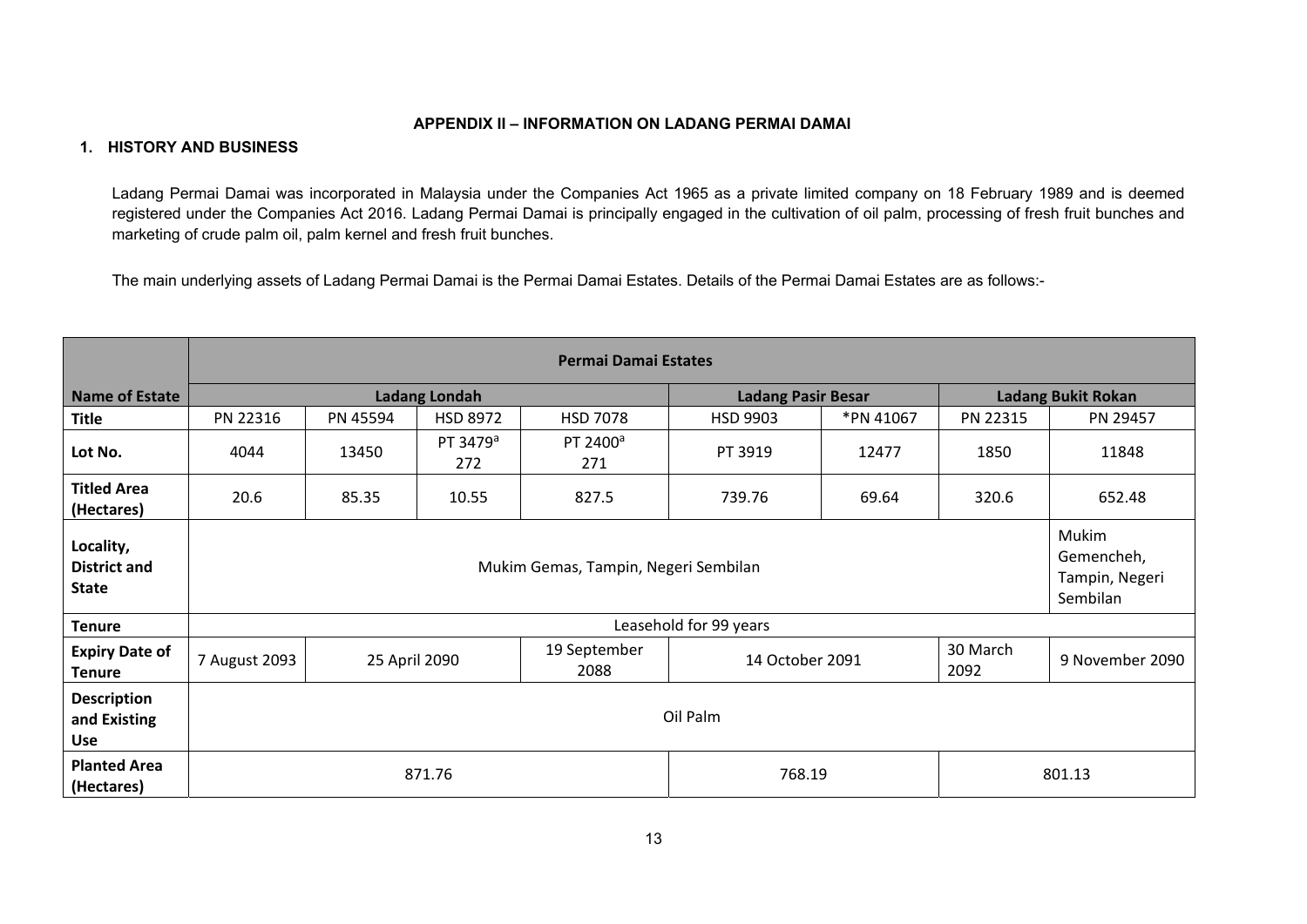| <b>Age of Palms</b>        | 8 years old : 23%<br>32 - 33 years old: 77%                                                                                                                       | All the palms are about 28 years old<br>and older. | 27 years old: 33%<br>28 years old: 67% |  |  |
|----------------------------|-------------------------------------------------------------------------------------------------------------------------------------------------------------------|----------------------------------------------------|----------------------------------------|--|--|
| <b>Market Value</b>        | RM79,100,000.00                                                                                                                                                   | RM82,300,000.00                                    | RM62,800,000.00                        |  |  |
| <b>Valuation</b><br>Method | "Comparison Method" and Discounted Cash Flow (DCF) Method                                                                                                         |                                                    |                                        |  |  |
| <b>Encumbrances</b>        | Charged twice to OCBC Bank (Malaysia) Berhad registered on 26 December 2017 & 8 November 2018 and again twice to the same bank on 10<br>June 2020 & 15 June 2020. |                                                    |                                        |  |  |
| Date of<br>Valuation       | 29 December 2021                                                                                                                                                  |                                                    |                                        |  |  |
| Independent<br>Valuer      |                                                                                                                                                                   | Henry Butcher Malaysia (NS) Sdn. Bhd.              |                                        |  |  |

# *Notes:*

*\* Gazetted under Malay Reserve Area* 

*a As extracted from Survey Sheet No. 72A (Certified Plan Nos. 28977 ‐28981), the Independent Valuer noted that Lot Nos. PT 2400 and PT 3479 have been changed to Lot Nos. 271 and 272 respectively with surveyed land areas of approximately 827.5 hectares and 10.55 hectares respectively.*